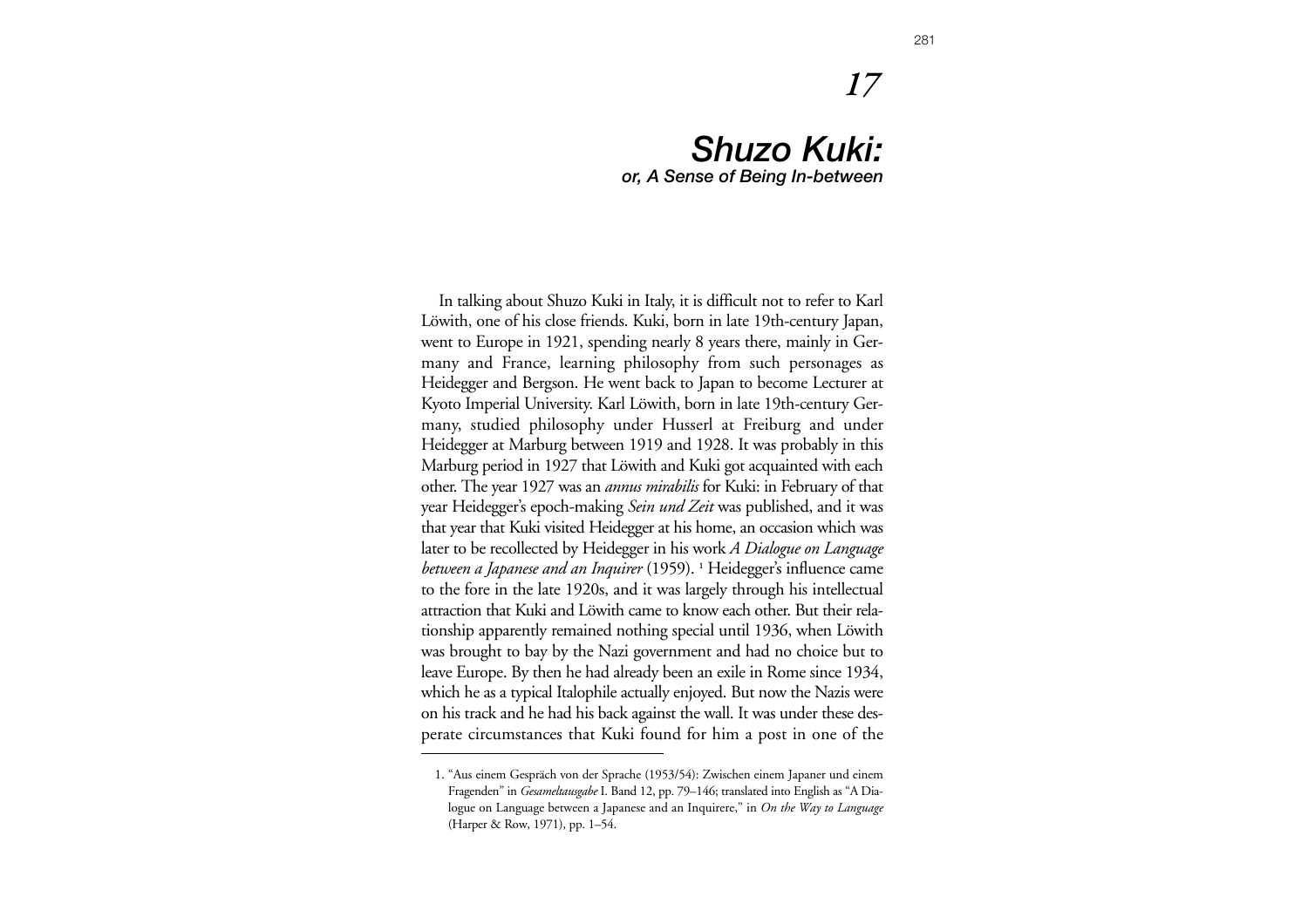Imperial Universities in Japan (Tohoku). Löwith accepted it, if with some hesitation, and took ship from Naples to Japan. Tohoku Imperial University, where Löwith taught for over four years from November 1936 to March 1941, was situated in the northern part of Japan and at quite a distance from Kyoto, where Kuki lived, but their friendly relation was close and profound. When Löwith finally decided to leave Japan for the United States in early 1941 (the year toward the end of which Japan made a surprise attack on Pearl Harbor), he went all the way to Kyoto to meet Kuki and take his leave. **<sup>2</sup>**

In talking about Shuzo Kuki in Italy, it is difficult not to refer to Karl Löwith because it is at once through and thanks to Löwith that both Italy and Japan have been given a unique connecting link for a philosophical dialogue. What I have in mind is the existence of a wonderful collection of Löwith essays on Japan, *Scritti sul Giappone* (Rubbettino, 1995), translated by Monica Ferrando, and with a fine introduction by Gianni Carchia. To tell you the truth, I came across this work during my brief visit to Rome in 1995 and its reading immediately changed the image of Löwith that I had harbored until then. It is true that Löwith's views on Japan may not be accepted without some reservations, but the fact that his essays on Japan have been translated into an Italian is remarkable since these essays have elsewhere been ignored or treated as negligible. Behind their extraordinary treatment in Italy, I know, is Italy's eminent tradition of Löwith studies, which boasts pride of place throughout the world. From 1991 to 2004, for instance, there are no less than 6 substantial monograph studies dedicated to Löwith: Maria Chiara Pievatolo's (1991), Giuseppe Guida's (1996), Alberto Caracchiolo's (1997), Orlando Franceschelli's (1997), Santo Coppolino's (1999), and, most recently Enrico Donaggio's (2004). **<sup>3</sup>** This astoundingly rich Italian contribution

stands in sharp contrast to those of other countries, including Germany, the United States, and Japan. It is perhaps a happy inevitability that the Italian Löwith studies have confirmed the passage of cultural intercourse that the German-Jewish émigré philosopher unwittingly opened between Italy and Japan. And it is a pleasure to remember that behind this curious relationship was Shuzo Kuki, who acted as a kind of academic go-between for these philosophical inter-relationships.

But in putting in juxtaposition these two philosophers, European and Japanese, there is of course more reason than the merely personal and historical. What I would like to argue is that these two philosophers, who were to meet both in Marburg and Kyoto in the twenties and thirties, saw fundamentally different principles, philosophical, cultural and otherwise, working in the other's culture. The ways in which each of them reacted to, and took advantage of, these different principles certainly differ and vary, but the fact remains that they took the difference seriously and took due philosophical measures to cope with it.

#### *Löwith's Case*

Löwith left two articles on Japan, which he wrote in English in the United States, where he arrived in 1941 after having left Japan: "Japan's Westernization and Moral Foundation" and "The Japanese Mind," **<sup>4</sup>** which he published in the United States in 1943. The former reads like an ethnographical essay, presenting Japan as a cultural antipode where everything is upside down according to Western standards, while the latter is broader in its perspective but very much provocative, as its full title indicates: "The Japanese Mind: A Picture of the Mentality That We Must Understand If We Are to Conquer." Probably because of its provocative and controversial tone and rather negative picture of the Japanese men-

<sup>2.</sup> For Löwith's biographical matters, see Karl Löwith, *My Life in Germany Before and After 1933*, trans. E. King (London: Athlone, 1994) and the recently discovered Karl Löwith, *Von Rom nach Sendai Von Japan nach Amerika: Reisetagebuch 1936–1941*, herausgegeben von Kkaus Stichweh und Ulrich von Buelow, Mit einem Essay von Adolf Muschg (Deutsche Schillergeselschaft Marbach, 2001).

<sup>3.</sup> Maria Chiara Pievatolo, *Senza Scienza Né Fede: La Scepsi Storiografica di Karl Löwith* (Scientifiche Italiane, 1991), Giuseppe Guida, *Filosofia e Storia della Filosofia in Karl Löwith* (Unicopli, 1996), Alberto Caracchiolo, *Karl Löwith* (Morcelliana, 1997), Orlando Franceschelli, *Karl Löwith: Le Sfide della Modernità trans. Dio e Nulla* (I Centauri, 1997), Santo Coppolino, *Saggi su Karl Löwith* (Falzea, 1999), and Enrico Donaggio, *Una Sobria*

*Inquietudeine: Karl Löwith e La Filosofia* (Feltrinelli, 2004). The contrast presents itself as all the more conspicuous when we find only one sole instance of an introductory study on Karl Löwith in German, Wiebrecht Ries, *Karl Löwith* (Metzler, 1992).

<sup>4. &</sup>quot;Japan's Westernization and Moral Foundation," *Religion in Life: A Christian Quarterly of Opinion and Discussion* (New York) no. 12 (1942–43), pp. 114–27; "The Japanese Mind: A Picture of the Mentality That We Must Understand If We Are to Conquer," *Fortune*, Vol. 28, no. 6, (New York, December 1943): 132-35; 230; 232, 234; 236; 239–40; 242, now included in *Sämtliche Schriften* 2 (Stuttgart: Metzler, 1983).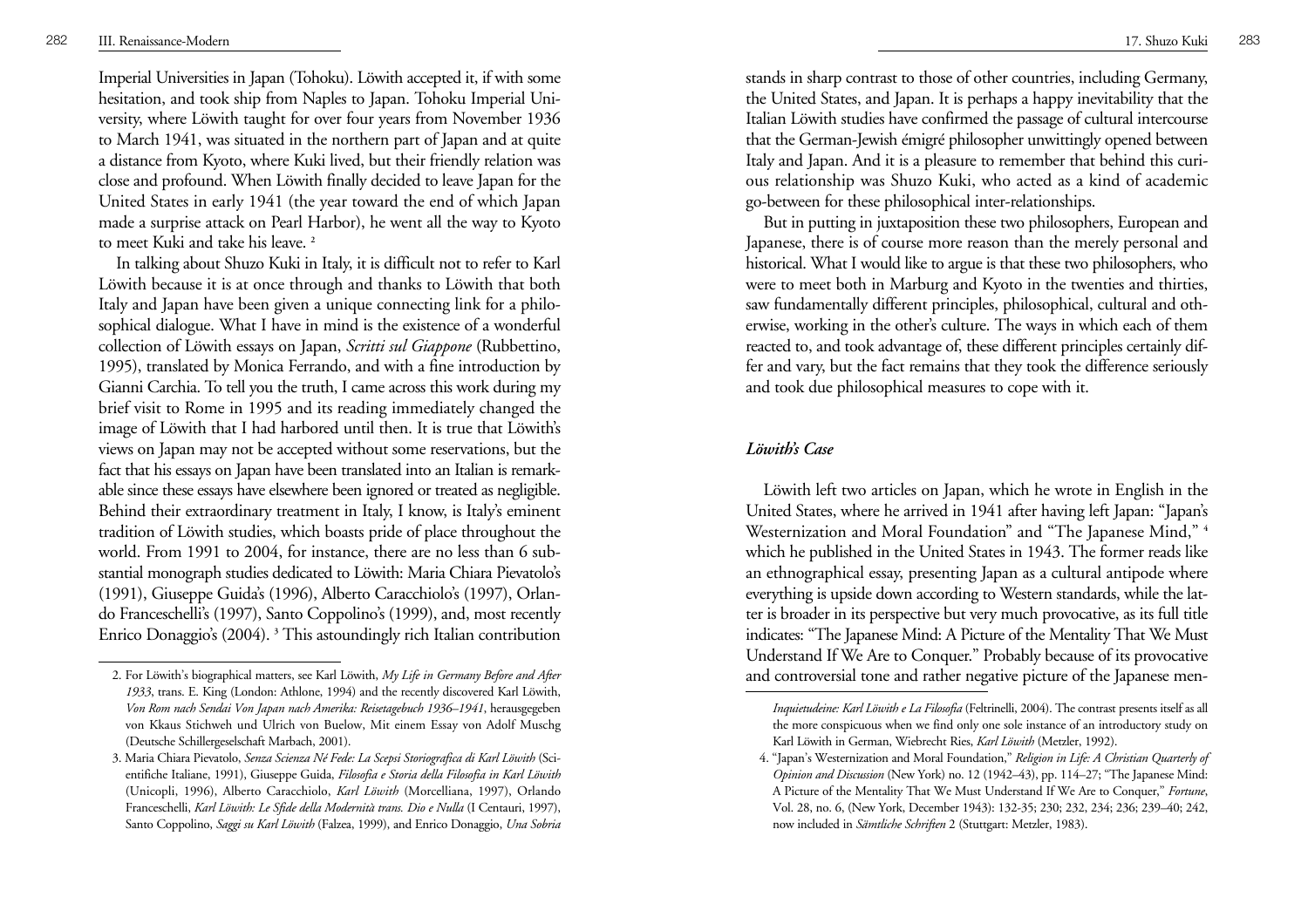tality, the article has been long ignored in Japan whereas in Italy it was <sup>g</sup>iven due attention and included as one of the translated essays in the above-mentioned collection *Scritti sul Giappone*. Due allowances, of course, must be made for its role and function as wartime propaganda, but it seems to me Löwith said nothing that he thought was not the case about Japan and its culture.

According to Löwith, the Japanese mentality was poles apart from that of the modern West, and yet the Japanese believed they had successfully gone through modernization. The proof of the matter could be found, he claims, in their superb conceptual invention, "*wakon-yosai*," i.e., the ideal that the traditional Japanese Spirit could and should be made perfect by Western learning. This ambitious grafting of the East and the West, "the tradition of Oriental antiquity and Occidental modernity," was in fact not a creative mixture but, as Löwith critically and rightly points out, an entity defined by a means-to-an-end relationship. Western learning, which in this instance was the same as "Occidental modernity," was always bound to serve as a means to the Japanese Spirit, the ultimate end. One may well wonder what this Japanese spirit is. The answer, as might be expected, was sought in the semi-mysterious recognition of "nothingness." The genuine Japanese way of thinking, Löwith says, "has never been built up from logical concepts. Rather it has been a direct, intuitive grasping, expressed in paradoxical images." As an exemplary exponent of this manner of thinking Löwith took up Kitaro Nisida, with whom he got acquainted probably through Kuki's introduction. What is noteworthy here is the intuitiveness and emotionalism with which this recognition of "nothingness" is charged. Hardly discernible in it is the will to logical construction, be it dialectical development, or teleological progression, or positive ethics, since, in his view, "Japanese culture is inspired neither by Plato's '*eros*,' nor by the faith of the Jewish prophets, nor by the Chinese teaching of manners and habits." **<sup>5</sup>**

In this connection let me draw your attention to an anecdote of Zen Buddhism Löwith uses as an illustration of the intellectual process of the traditional Japanese way of thinking. It is the famous anecdote of "the cowherd in search of his lost cow, which represents his own soul." **<sup>6</sup>**

After having overcome many obstacles he finds a trace of the cow. Then he sees its tail; then its body and head. He fights hard to get hold of the beast. Exhausted, but very cheerful, he rides home on its back. He plays his flute, unmindful of himself as well as of the beast. The meadow is again green, the blossoms are again red; things are restored to their "suchness." The moon illuminates the world and his mind with supreme emptiness. All earthly confusion, the sense of loss as well as of possession, has vanished. All things have changed and yet are the same. **<sup>7</sup>**

"It is this affirmation of the 'thusness' or 'suchness' of things that is the ultimate outcome of Zen meditation" which Löwith thought is the intellectual root of the Japanese way of thinking. Although he understands this intellectual process as "a pure experience beyond negation or affirmation," his overall judgment about its philosophical value must be seen as negative because it was after all intended to underpin his thesis that the Japanese mind is characterized by not logos but pathos, that it is full of paradoxes and contradictions.

The interesting thing is that in 1950, seven years after the publication of "The Japanese Mind," Löwith used again this anecdote of the cowherd, this time, though for a different purpose, in an article he contributed to the Festschrift for Martin Heidegger (in celebration of his 60th birthday). The article, entitled "World History and the Event of Salvation ( *Weltgeschichte und Heilsgeschehen*)," is actually an ambitious attempt to show that the European way of thinking is at its base "possessed with the idea of history and historical destiny" through and through. It begins with a critical analysis of the fundamental underlying assumption of Western philosophy regarding the distinction between nature and history: "We usually take for granted that there are two worlds: the world of nature and the world of history. In the former, man finds himself more or less alienated because it exists on its own without him, whereas man finds himself familiar with the latter because it is man's world, the one produced by himself." Löwith traces the origins of this fundamental assumption back to the Judeo-Christian tradition, and sees its tenacious continuity and modified manifestations in modern Euro-

<sup>5. &</sup>quot;The Japanese Mind," p. 242.

<sup>6.</sup> In what follows I partly repeat what I wrote in Chapter 5 above. 7. "The Japanese Mind," p. 236.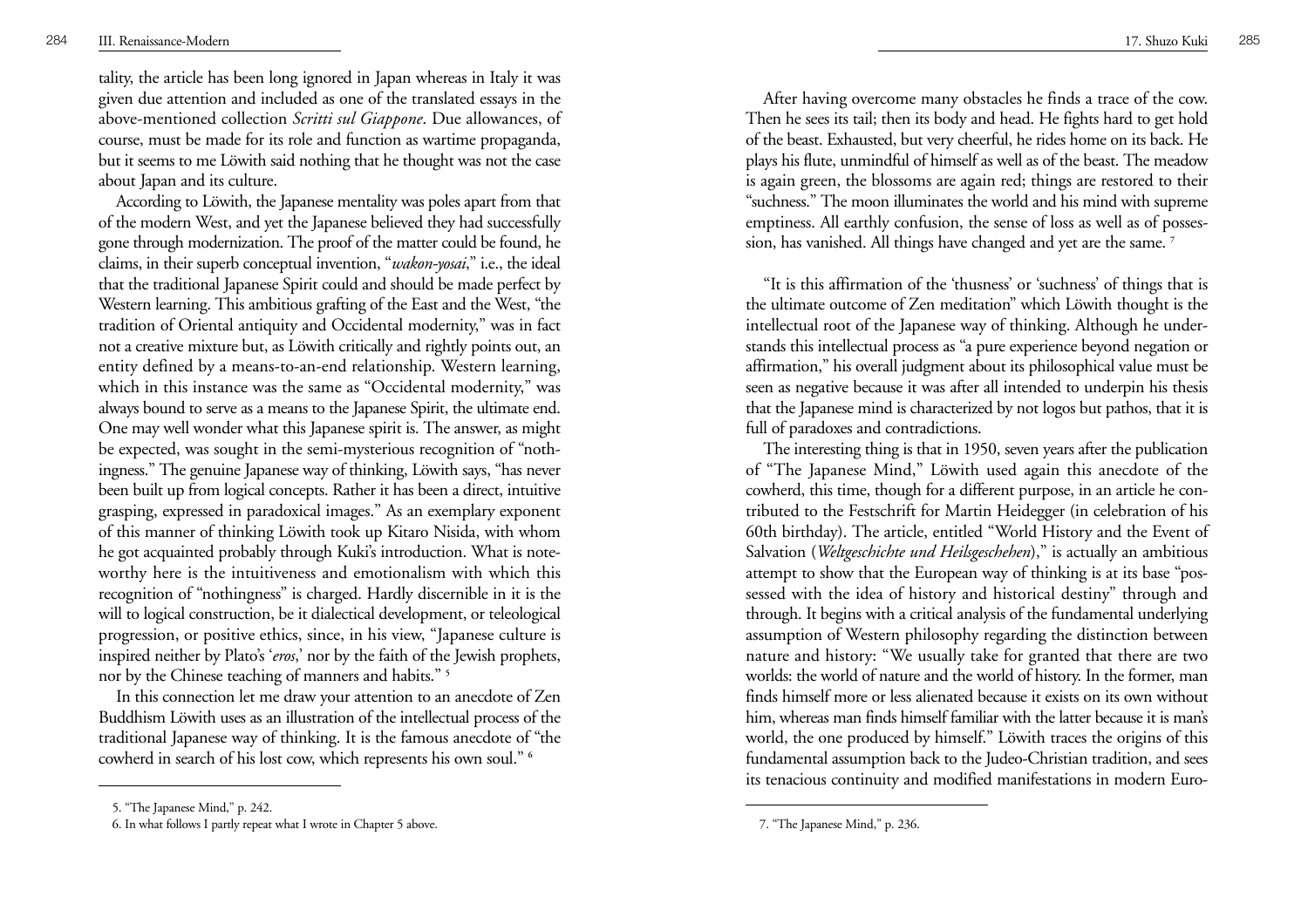pean philosophical endeavours. Vico's idea of history as "*verum factum*" (what humans made can be verified by humans) is one of the representative cases in point, in which are also included Hegel, Dilthey, and Croce, forming the genealogy of *Geistesgeschichte*. In this genealogy stands equally Hedegger's philosophy of existential ontology. "Heidegger's existential-ontological construction of history, which was made from the finite temporality of an existing being [ *Dasein*], tried to support and advance Dilthey's work and carried out the self-overcoming of historicism in which Dilthey had been caught up. This self-overcoming is accomplished by making historical relativity absolute; first, by essentially defining a (human) being [ *Dasein*] as a historical existent, and finally, by essentially defining Being itself as a history of Being as well as a destiny of Being."

In a very compressed and laconic way Löwith situates Heidegger's thought in the grand European context of *Geistesgeschichte* as set apart from and against the world of nature. It is only the existence of this European tradition that makes possible Heidegger's strategy of sublimating historical relativities into absolute destiny. Significantly, Löwith confesses that what makes him see such fall-out from the European tradition is none other than his experience of the East. "It is necessary and useful," he says, "to distance oneself, if only once, from the European, so as to recognize oneself, from somewhere outside, in one's limited identity. For this the experience of the Orient will offer a good occasion." And it is precisely at this juncture that he brings forth that self-same story of the cowherd that he used in "The Japanese Mind" some years before. In both wartime and postwar essays the primary purpose which the story of the cowherd is made to serve is the same, i.e., an illustration of the intellectual process working in Zen in particular and hence in the Japanese mentality in general in subsequent eras. The secondary purpose, however, is different and even diametrically opposite: while in the wartime essay the cowherd story is employed in the service of a critical and negative assessment of the Japanese mentality, in the Heidegger-Festschrift essay advantage is taken of the same story to show the peculiarities and specific confines of European thinking, which is "possessed with the idea of history and historical destiny." The vector of end-oriented history and temporal destiny stands in sharp contrast to the static, a-temporal and endless "affirmation of the 'thusness' or 'suchness' of things" as they are.

Löwith's attitude to and judgment of Japanese culture and thought is, in the final analysis, ambivalent and cannot be dealt with in any straightforward fashion, but at least this can be said: that he encountered, by quirks of history, the Other, a cultural entity totally different from his own, and by which he came to see what would have otherwise been invisible of the fundamental cultural assumptions of his own tradition.

#### *Kuki's case*

While Löwith's encounter with Japan and the East was made by chance and by no choice of his own, Kuki's encounter with European culture was deliberate and deliberated. He came to Europe in 1921 when he was 33 years old, but by then he was already well versed in European cultural traditions: thanks to the rare presence of a German intellectual, Raphael Koeber (1848–1923), Kuki's teacher at Number 1 High School, who stressed the importance of the classical tradition (Greek and Latin languages and literature), Kuki learned at an early stage of his intellectual formation the classical languages as well as the major modern Western languages (German, French and English). The thesis he wrote during his graduate course at the University of Tokyo, " *Glauben und Wissen* (Beliefs and Knowledge) dealt with the problems of faith and knowledge in European medieval philosophy," and was written in German. Thus by the time he came to Europe he was more than sufficiently knowledgeable about its cultural heritages and backgrounds. During his long stay in Europe, mainly in Germany and France, which lasted nearly 8 years from 1921 to 1929, he met such leading philosophers as Husserl, Heidegger, Bergson and Sartre. His European stay is usually divided into four periods: the first German period (1922–24), which begins with his <sup>p</sup>hilosophical studies in Heidelberg with Heinrich Rickert (1863–1936), representative of so-called neo-Kantianism; the first Paris period (1924–26), during which he met Sartre, receiving private lessons of French from him; the second German period (1927–28), in the course of which he met Husserl in Freiburg and visited Heidegger in Marburg; the second Paris period (1928, June-December), in which he delivered the prestigious Pontigny Lectures.

Although he did not state explicitly the aims of his study in Europe,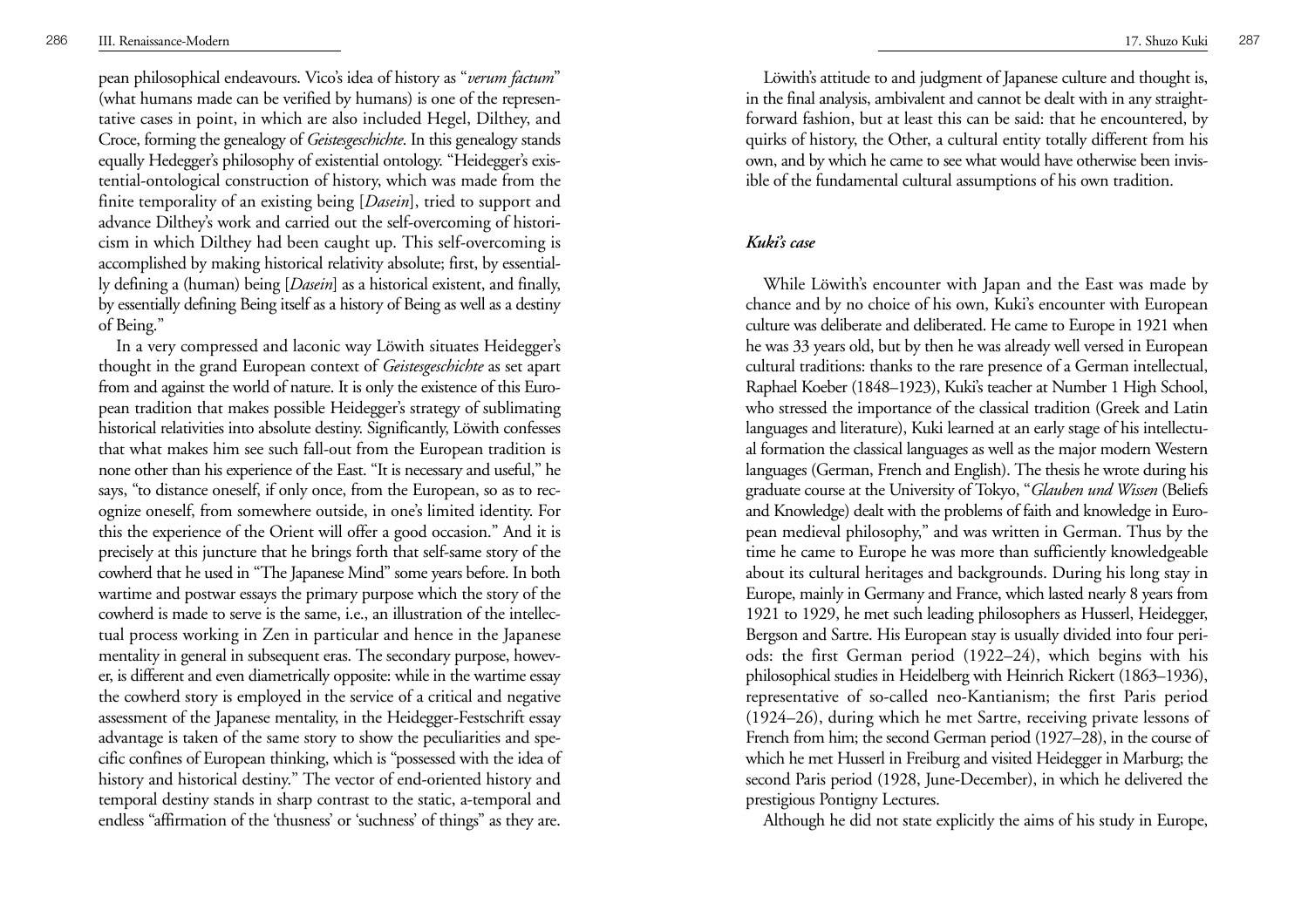they are not far to seek. As a special scholar of the Japanese Ministry of Education, he was officially expected to carry out the mission of learning about the recent developments of philosophy in Europe, but at the same time he must have been personally determined to build a philosophy of his own that could compete with the European. As for the former mission, he did a perfect job in that by his acumen he rightly picked Heidegger and Bergson among others as the most significant contemporary thinkers, and it was as such that he was later to introduce them to the Japanese intellectual world. But it was in the second self-imposed mission of creating an original philosophy of his own that Kuki too was to a great extent successful: there are two accomplishments, the first of which is the first draft of the famous "Structure of Iki," and the other the Pontigny Lecture, "The Idea of Time and the Repossession of Time in the Orient (*La notion du temps et la reprise sur le temps en orient*)," which he gave at Pontigny, Paris in 1928. **<sup>8</sup>** On the face of it, these two projects may look different: one deals with a specific and yet typical instance of traditional Japanese taste, "iki," and the other with the nature and structure of time characteristic of the Orient. Despite such apparent difference, they are, as I understand it, of a piece in that both of them are an attempt to deconstruct what may be called the unitary principle that functions as an underlying assumption in European thought. The "iki" is defined, as we shall see later, as a kind of "inner tension" that can and must be created and appreciated in a binary relationship between different sexes. The fundamental principle on which personal identities are to be constructed here is characteristically that of duality and difference, which stands in sharp contrast to the European "unitary" idea of individual identity. The aesthetics of "iki," which Kuki deems essential to Japanese culture, crucially calls for a binary existential relation. The idea of identity, a cultural construct of Europe, which assumes not only the principles of unity but also the principle of self-sameness, or the principle of necessity (A is A), is not viable in the world of "iki." *The Structure of "Iki,"* is therefore not simply a work on cultural taste but a sophisticated philosophical work purporting to deconstruct European philosophical and cultural assumptions.

8. Together with another lecture ("L'expression de l'infini dans l'art japonais"), the lecture was published as *Propos sur le temps: deux communications faites à Pontigny pendant la décade 8-18 août 1928* (Paris: Philippe Renouard, 1928).

In a similar vein, the Pontigny Lecture is an attempt to deconstruct the unitary idea of time prevalent in the European tradition. Kuki knew that Europe had its cultural roots in two distinct traditions, the Graeco-Roman and Judeo-Christian, and that they stood in contrastive opposition in their conception of time. As is well known, the one is taken as a straight linear progression with a definite beginning and end, while the other is seen in terms of the eternal return. Kuki's strategy at the Pontigny lecture was to hold the eternal-return type in the Oriental camp while leaving the linear type in the opposite camp of Europe.

Briefly put, Kuki made a theoretical attempt to combine the essentially Buddhist idea of transmigration with the Greek conception of the cycle of the Great Year, according to which the world periodically reproduces itself exactly in the same details. The Buddhist idea of transmigration consists in the system of "karma," whereby one's actions receive moral retribution—a bad way of life one leads in the present world, for instance, will metamorphose one into some kind of lower animal, and vice versa—but Kuki carries this principle of cause and effect further, to the point of logical necessity of identity. If the previous life is the cause and the present its effect, then the effect (the present life), logically speaking, must be subsumed and assumed in the cause (the previous life), with the result that it is theoretically possible to imagine that humans retain their identity, if very much mystically, through or across the cycles of the Great Year. On each occasion of its recurrence, all human beings return periodically, identical in every detail.

Kuki then proceeds to compare the ecstatic moment that can manifest itself differently between the Oriental cyclic model of time and the European linear model of time. In the latter model, whose representative instance is provided by Heidegger's idea of the structure of time, time is explained as structured as "ecstasy (ecstasis)", i.e., standing outside oneself. Time is characterized as "the ecstatic unity (unité extatique)" of the three ecstatic moments of the future, the present and the past. Kuki calls this type of ecstasy "horizontal" and "irreversible" because in it the unitary "ecstasy" is made on the linear, progressive horizontal plane of human existence. In the former, Oriental, model of cyclic and recurring time, time is represented as a reversible "mystical ecstasy" in a vertical plane. Kuki is well aware of the fabulous nature of such a conception of time, and hence calls this vertical-mystical type "imaginary" as against "real,"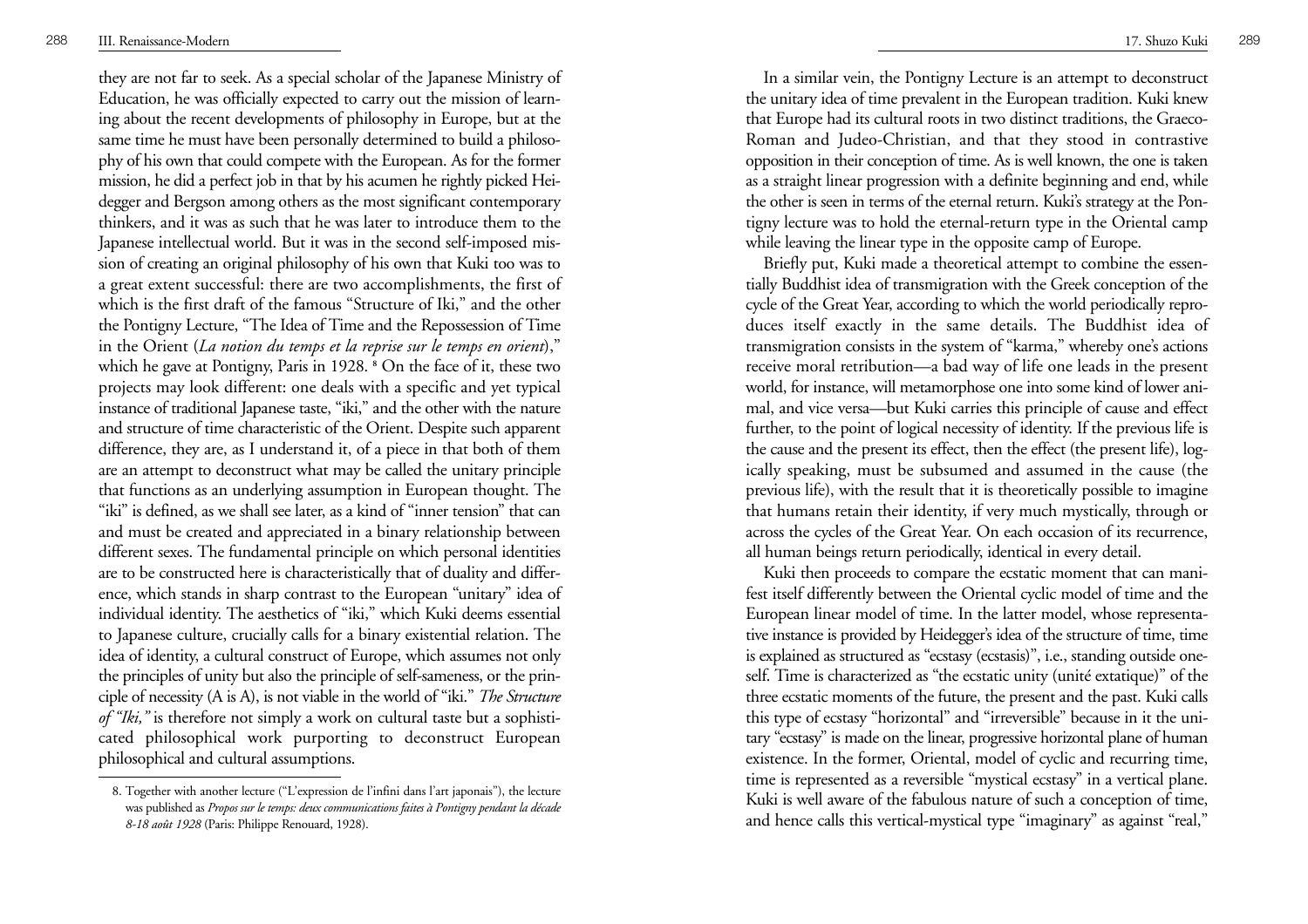any yet if one takes seriously the myth of the cycles of the Great Year and the idea of transmigration, it is a good metaphysical possibility. My infer ence is that Kuki must have detected in Heidegger's "phenomenological ecstasy" in human existence another instance of the unitary principle of the European thinking that makes much of identity, necessity and tem poral destiny. By conceiving "the mystical ecstasy," through which a human existence has the theoretical possibility of opening itself up to self-same but plural identities, Kuki was cunning enough to show the peculiarities of the idea of Heideggerian "phenomenological ecstasy," which is in the last analysis based on the underlying assumptions of the specifically European linear conception of time. The last topic the Pontigny lecture deals with is concerned with the

methods of liberation from time in the Oriental model since in the Bud dhist world picture it is regarded as of utmost importance to attain the condition of "nirvana" or perfect liberation from secular affairs. Here Kuki classifies the methods into two types: the one he names "transcendental intellectual liberation" and the other "immanent voluntarist liberation." It is perhaps easier to understand them if I use the European concepts of *vita contemplativa* and *vita activa*, and say that the former is tantamount to a spiritual sublimation in *vita contemplativa* and the latter a spiritual liberation in *vita activa*. But his distinction goes further:

"Transcendental intellectual liberation" is a nirvana of Indian origin, and "immanent voluntarist liberation" is a Japanese moral ideal, arising from Bushido (the Way of the Samurai). The former consists in the negation of time by intellect in order to live, or rather to die, in timeless "liberation" or "eternal rest." The latter consists in a voluntary indifference toward time in order to truly live in the difficult task, repeated endlessly, of searching after the trilogy of truth, goodness and beauty. The former, it must be said, is rather a consequence of the epicurean way of life that tends to avoid misfortunes, whereas the latter is an expression of moral idealism that is courageously determined to fight unflaggingly to replace misfortune with good fortune in unswerving loyalty to one's inner god. (trans. mine)

Bushido, or "the immanent voluntarist liberation," does not transcend the temporal secular plane but enduringly remains in the world of flesh and blood. It does not make any easy use of intellect for disembodied liberation; all one can depend on is an act of will, which has, however, nothing to do with the Western concept of "free will." It is a form of moral idealism which draws for support on no transcendental, absolute divinity but on one's inner god, a divinity of relativity.

The world picture of this moral idealism of Bushido looks, as Kuki describes it, as if it were a world of sheer contingency. Intellect or some form of transcendental logos is deprived of its function. Will, though being a form of assertion, is invested with but little power to contribute to the formation of individual identity. And above all, there is no underlying absolute presence like the Judeo-Christian God, which will sum up, in the ultimate analysis, all phenomena on the unitary principle of identity and necessity. As it turns out, what was to become Kuki's life work, *The Problems of Contingency* (1933),**<sup>9</sup>** is a thorough investigation, after the model of Kantian critique, of the issues related to the nature and structure of contingency. It is a metaphysical investigation into the possibility of a world in which contingency is constitutive. In a word, it is a work of metaphysics that tries to articulate the structure of the world in terms of a characteristically dualist principle. This attempt must be conducted according to dualist principle because contingency, as Kuki rightly sees it, is an encounter of two different courses of necessity, i.e., a non-necessary coming together of two necessities and identities. Eventually, it turns out to be a philosophical description of the Buddhist world picture, but by the very same token it becomes a sophisticated critique of Judeo-Christian intellectual traditions. But for a fuller treatment of the matter of contingency, we need another occasion.

Let me conclude with a brief discussion of the work by which he is best known in both Italy and Japan, i.e., *The Structure of "Iki."* **<sup>10</sup>** Now, as we have seen, toward the end of his Pontigny lecture, "The Idea of Time and the Repossession of Time in the Orient," Kuki talked about the two methods for liberation from time: the "transcendental intellec-

<sup>9.</sup> The only available translation of the work at this moment is a French version: *Le problème de la contingence*, traduction par H. Omodaka (U. of Tokyo P., 1966).

<sup>10.</sup> *Reflections on Japanese Taste: the Structure of "Iki,"* trans. John Clark and edited by Sakuko Matsui & John Clark (Sydney: Power Publications, 1997). The following translations, however, are far better: *La struttura dell'Iki*, by Giovanna Baccini (Adelphi, 1992) and *La structure de l'iki*, by Camille Loivier (Libelles, 2004).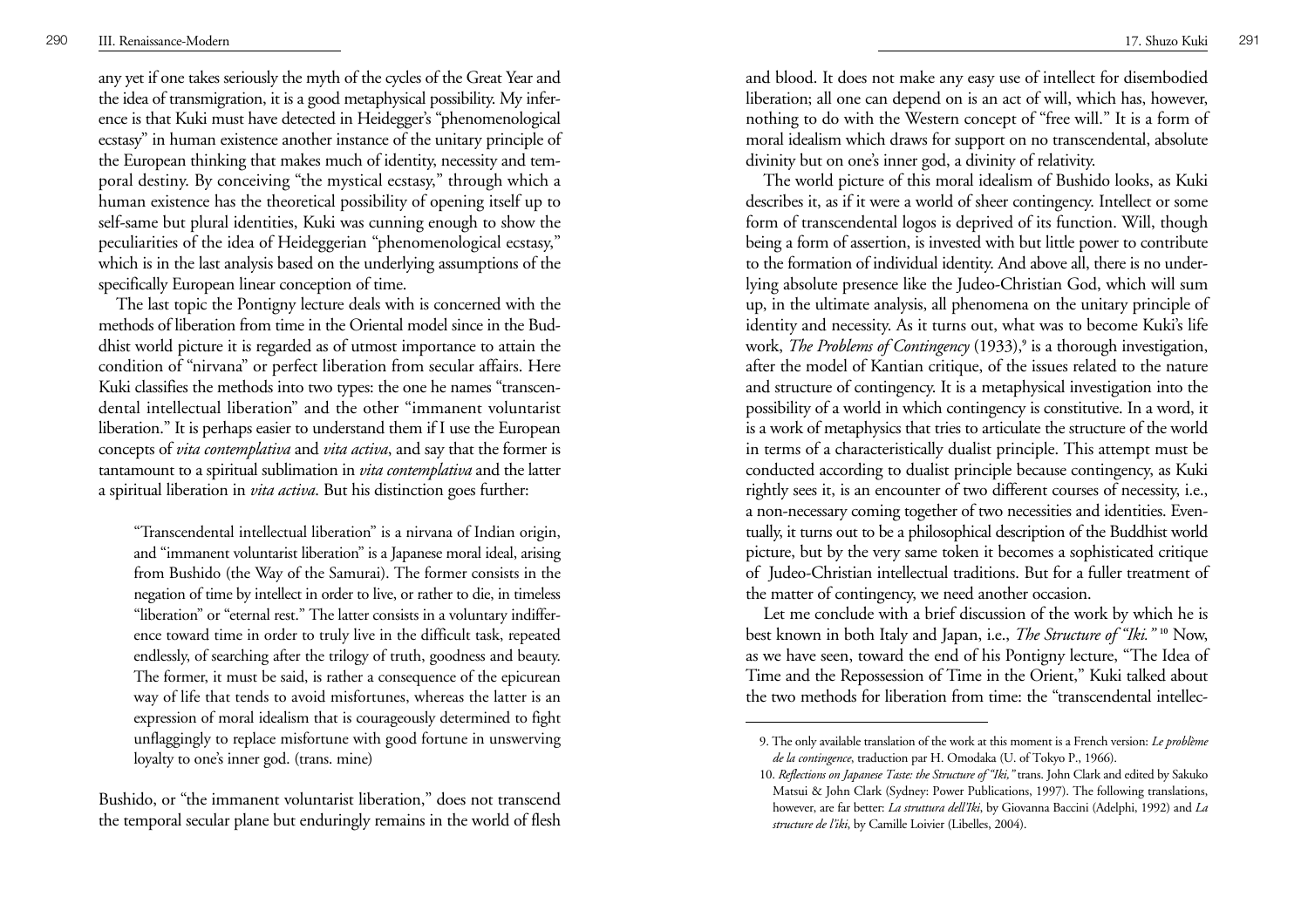tual liberation" of Buddhism and the "immanent voluntarist liberation" of the Bushido. The former is other-worldly oriented and is of Indian origin while the latter is oriented toward the secular, and is a genuine Japanese product. While the distinction is important in the Pontigny lecture, the reader of *The Structure of "Iki"* will, however, soon recognize the significant role both these methods have to play in Kuki's ingenious attempt at a structuralist analysis of the idea of "iki." According to Kuki, "iki" is made up of three components, "coquetry," "brave composure," and "resignation" (« seduzione », « tensione ideale », e « renuncia »). Of the three, the latter two, "brave composure" (« tensione ideale ») and "resignation" («renuncia»), in fact correspond precisely to the two methods for liberation from time Kuki discussed in his Pontigny lecture, as is clear from the fact that "brave composure" (« tensione ideale ») is otherwise described as "the ethical ideal of Bushido" (« l'ideale etico del Bushido ») and likewise "resignation" (« renuncia ») is elsewhere explained as "the irreality of Buddhism" (l'Irrealità buddhista). In this trilogy of features of "iki," Kuki argues, the above two function as a formal cause, while "coquetry" plays the role of a material cause.

To sum up, *iki* is that which coquetry, its material cause, completes in the realization of its own being, through the formal cause of the moral idealism and religious anti-realism characterizing the culture of our country. (…) May we not ultimately define *iki* in terms of these phenomena of consciousness, with their rich and distinctive colouring, and in terms of a coquetry which actualizes its being through ideality and unreality, and thus as amourousness (coquetry) which has pluck (brave composure) and its urbane (resignation). ( *Reflections on Japanese Taste: The Structre of* Iki, trans. John Clark, 1997)

Insomma, si può afffermare che l'*iki* è « seduzione »—causa materiale —che ha compiutamente realizzato il proprio essere grazie alle cause formali costituite dalla tenzione ideale e dall'Irrealtà buddhista, caratteri peculiari delle cultura del nostro paese. (…) Per concludere, se abbiamo definito l'*iki* come un fenomeno di coscienza ricco di qualità, come «seduzione» che si realizza ontologicamente grazie all'ideale etico del Bushido e all'Irrealità buddhista, non potremo forse dire che è « attrattiva erotica (seduzione) capace di sprezzatura (rinuncia) e dotata di tensione (energia spirituale) » ? (trans. Giovanna Baccini [Adelphi, 1992])

[I include the Italian translation only to show how superb it is, which becomes particularly clear when compared with the inaccurate and clumsy English translation.]

Perhaps for a good understanding of Kuki's project it would be helpful to consider the philosophical background which provides one context for it. In talking about material and formal causes, Kuki certainly had in mind the Aristotelian modification of Plato's idea of Form, or "Idea." Following the Aristotelian model, Kuki stipulates that the "iki" is only realizable when the material cause of "coquetry" is informed by the formal causes of "the ethical ideal of Bushido" and "the irreality of Buddhism." There are two interesting points to note: (1) the formal causes, with their negativity and partial temporalization, are demoted from the Platonic height of positive and eternal presence, and (2) the material cause, with its characteristic eroticism and gendered embodiment, does not stand isolated in its neutrality and objectivity but is necessarily to be encountered in a gendered binary relationship. In such a world, where neither the Platonic Idea nor its Aristotelian modification has any relevance, where eroticism is materialized by virtue of negative formative moments, Kuki proposes to see a specific kind of "self" (which has nothing whatsoever to do with the European individual, self-sufficient in its own identity) coming into being. It is only then, when such a self presents itself in a sort of phenomenological epiphany ( I know this is a sheer contradiction in terms), that "iki" is realized and experienced. Behind Kuki's unique philosophical reflection and construction runs the deep undercurrent of his erudition about and critique of European philosophy.

\*

In the early twentieth century Kuki and Löwith changed places, one perhaps willingly, the other unwillingly. Löwith was forced to come to Japan and saw in it a totally different culture from his own. The experience made him aware of the peculiarities, otherwise unrecognized, of his own cultural tradition, one of which is the trait of being "possessed with